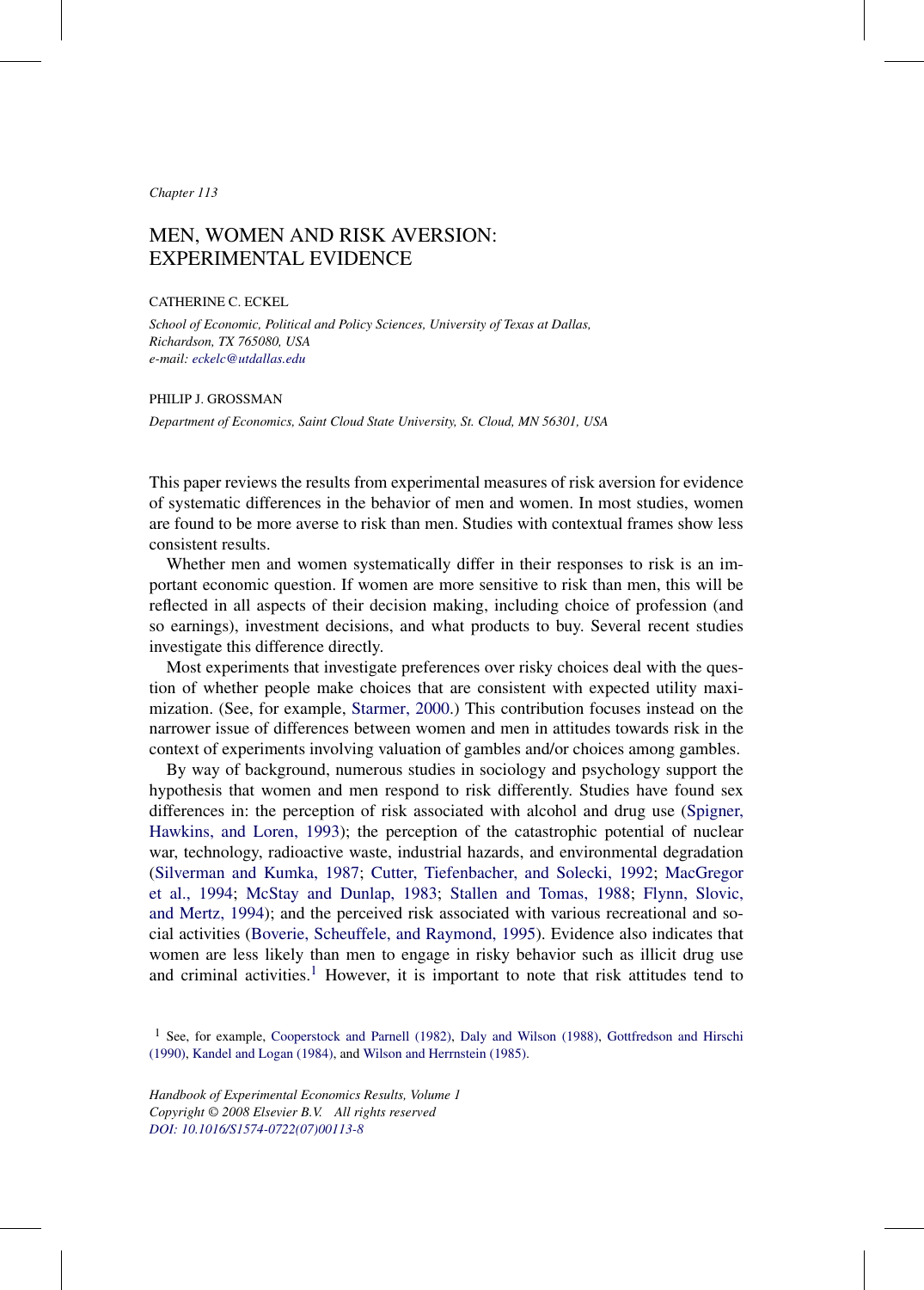vary over environments, with low levels of correlation across tasks, measures, and context. $2$ 

Laboratory tests of differences in behavior under risk are relatively recent. Studies have employed a variety of instruments, including both abstract gambling experiments and experiments involving risky decisions within contextual environments such as investment and insurance. Must have significant financial stakes. Our discussion below focuses on experiments (with hypothetical or real stakes) that measure differences between men and women in risk attitudes using either choices among financially risky alternatives, or valuations of risky payoffs.3 We divide the following discussion into abstract gamble experiments and experiments with context, incorporating studies of both risk aversion and (weak) ambiguity aversion.

## **1. Abstract Gamble Experiments**

In general, most results from abstract gamble experiments indicate that women are more risk averse than men. [Levin, Snyder, and Chapman \(1988\)](#page-12-0) and [Hartog, Ferrer-i-](#page-11-0)[Carbonell, and Jonker \(2002\)](#page-11-0) present their subjects with hypothetical gambles. [Brinig](#page-11-0) [\(1995\)](#page-11-0) conducts experiments with low-stake gambles (candy). [Schubert et al. \(1999\),](#page-12-0) [Moore and Eckel \(2003\),](#page-12-0) [Holt and Laury \(2002\),](#page-11-0) [Eckel and Grossman \(2002, 2008\),](#page-11-0) and [Harbaugh, Krause, and Vesterlund \(2002\)](#page-11-0) incorporate gambles with salient stakes. The gambles in [Levin, Snyder, and Chapman \(1988\),](#page-12-0) [Hartog, Ferrer-i-Carbonell, and Jonker](#page-11-0) [\(2002\),](#page-11-0) [Brinig \(1995\),](#page-11-0) [Holt and Laury \(2002\),](#page-11-0) and [Eckel and Grossman \(2002, 2008\)](#page-11-0) all fall in the gain domain; [Schubert et al. \(1999\),](#page-12-0) [Moore and Eckel \(2003\),](#page-12-0) and [Harbaugh,](#page-11-0) [Krause, and Vesterlund \(2002\)](#page-11-0) have gambles in both the gain and the loss domain. See [Table 1](#page-2-0) for a summary of results.

[Levin, Snyder, and Chapman \(1988\)](#page-12-0) asked subjects (110 college students) to indicate whether or not they were willing to take each of 18 different gambles. The gambles varied in initial investment, amount to be won, level of probability, and gain/loss framing. They used, as their primary dependent variable, the proportion of gambles a subject was willing to play. They report a significant difference in the mean proportion of "yes" responses for men and women. Consistent with other evidence, both men and women were more willing to accept gambles the greater was the amount spent on gambling during the past year. Finally, the [Levin, Snyder, and Chapman \(1988\)](#page-12-0) study finds that framing significantly affects men's choices, but not women's.

<sup>&</sup>lt;sup>2</sup> See [Slovic \(1964\)](#page-12-0) for an early study that makes this point, and [Weber, Blais, and Betz \(2002\)](#page-12-0) for a recent study which develops and tests survey measures of risk attitudes across environments.

<sup>&</sup>lt;sup>3</sup> Note we do not address the issue of risk perception, but rather focus on behavioral measures of risk aversion. A person may be more risk averse because he perceives that a particular situation is "riskier," or because he prefers less risk given a level of perceived risk. See [Blais and Weber \(2001\)](#page-11-0) for a discussion of gender differences in risk perceptions across domains.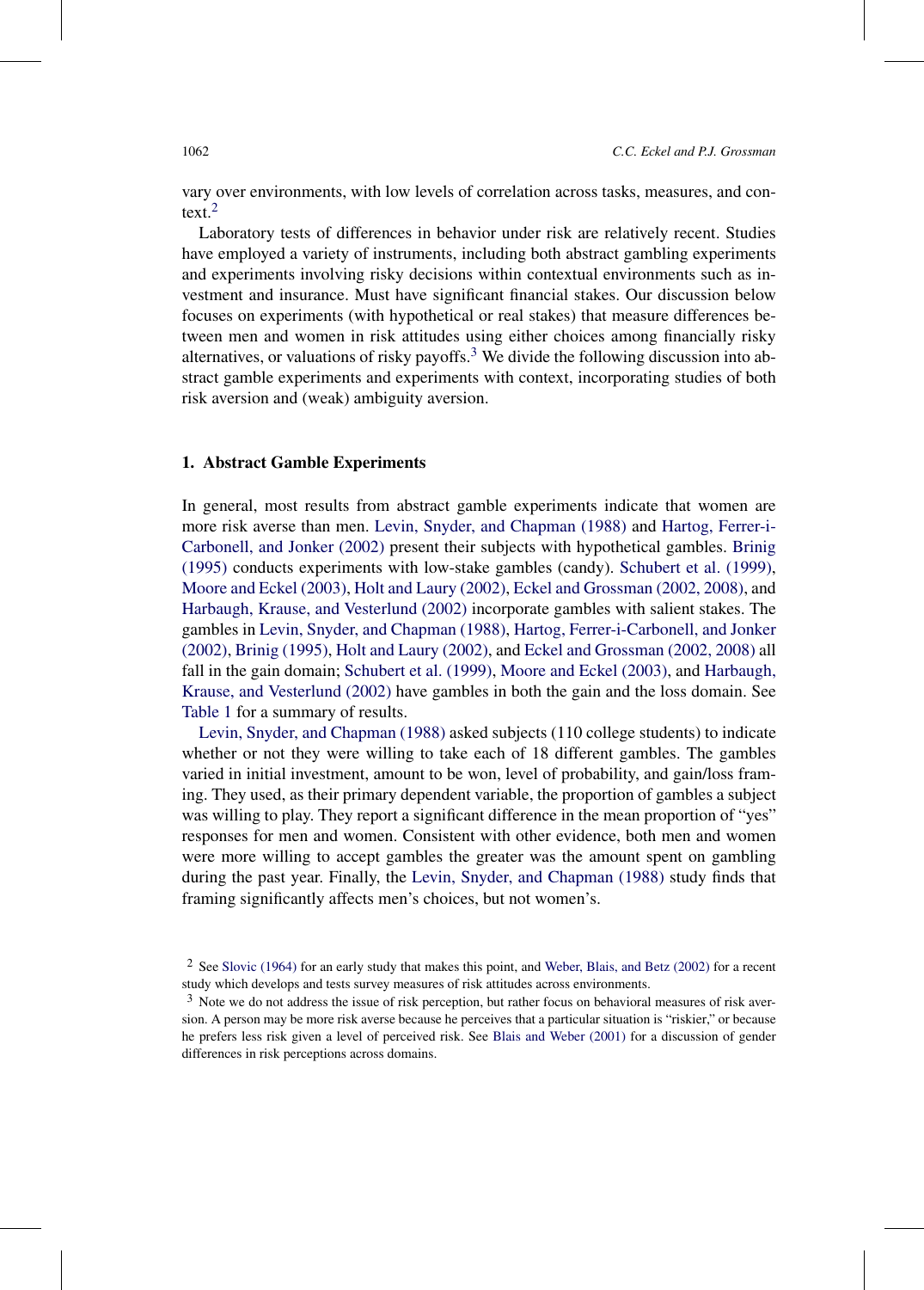<span id="page-2-0"></span>

| Experimental studies          | Significantly more risk averse sex <sup>a</sup> |             |                        |             |  |  |
|-------------------------------|-------------------------------------------------|-------------|------------------------|-------------|--|--|
|                               | Abstract environment                            |             | Contextual environment |             |  |  |
|                               | Gain domain                                     | Loss domain | Gain domain            | Loss domain |  |  |
| Brinig                        | Female                                          | NA.         | NA.                    | NA.         |  |  |
| Eckel and Grossman (2008)     | Female                                          | NA.         | Female                 | NA.         |  |  |
| Harbaugh, Krause, Vesterlund  | Neither                                         | Neither     | NA.                    | NA.         |  |  |
| Gysler, Brown Kruse, Schubert | NA.                                             | NA.         | Neither                | NA.         |  |  |
| Harrison et al.               | Neither                                         | NA.         | NA.                    | NA.         |  |  |
| Holt and Laury $-$ low payoff | Female                                          | NA.         | NA.                    | NA.         |  |  |
| Holt and Laury – high payoff  | Neither                                         | NA.         | NA.                    | NA.         |  |  |
| Kruse and Thompson            | NA.                                             | NA.         | NA.                    | Neither     |  |  |
| Levy, Elron, and Cohen        | NA.                                             | NA.         | Female                 | NA.         |  |  |
| Levin, Snyder, and Chapman    | Female                                          | Female      | NA.                    | NA.         |  |  |
| Moore and Eckel               | Neither                                         | Male        | Female                 | Neither     |  |  |
| Powell and Ansic              | NA.                                             | NA.         | Female                 | Female      |  |  |
| Schubert et al. (1999)        | Female                                          | Male        | Neither                | Neither     |  |  |
| Schubert et al. (2000)        | NA                                              | NA          | Neither                | Neither     |  |  |
| <b>Field Studies</b>          |                                                 |             | Gambling               | Investment  |  |  |
| Jianakoplos and Bernasek      |                                                 |             | NA.                    | Female      |  |  |
| Johnson and Powell            |                                                 |             | Female                 | NA.         |  |  |
| Sundén and Surette            |                                                 |             | NA                     | Female      |  |  |

Table 1 Summary table of findings of sex differences in risk behavior

aSignificant at the 10 percent level or higher.

In three separate surveys, [Hartog, Ferrer-i-Carbonell, and Jonker \(2002\)](#page-11-0) elicit hypothetical willingness to pay for a series of high-stakes lotteries. The number of respondents to the surveys is large: 2011, 1599, and 17097 persons. From the answers, they estimate the risk aversion parameter of a utility function for each respondent. This parameter is then regressed on a number of individual characteristics. In all three studies, they find a significant (and substantial) coefficient on sex, with women's estimated parameter 10 to 30 percent larger than men's.

Brinig gave her subjects (300 volunteers from an elementary school, a high school, and a center for legal and graduate education) a choice of one of three gambles, all of which consisted of drawing a winning ball from one of three urns. One urn provided a 90 percent chance of winning a "very small" prize; a second urn provided a 20 percent chance of winning a "slightly larger" prize, and a third urn provided a 5 percent chance of winning a "very large" prize (in all three cases, the prize to be won consisted of candy). Although Brinig finds no evidence of a sex difference in choice, when sex is interacted with age, it becomes a significant predictor of risk-taking behavior. Males exhibit a greater preference for risk from the onset of adolescence to approximately the mid-forties. In her study, the difference in risk preferences reached its peak at about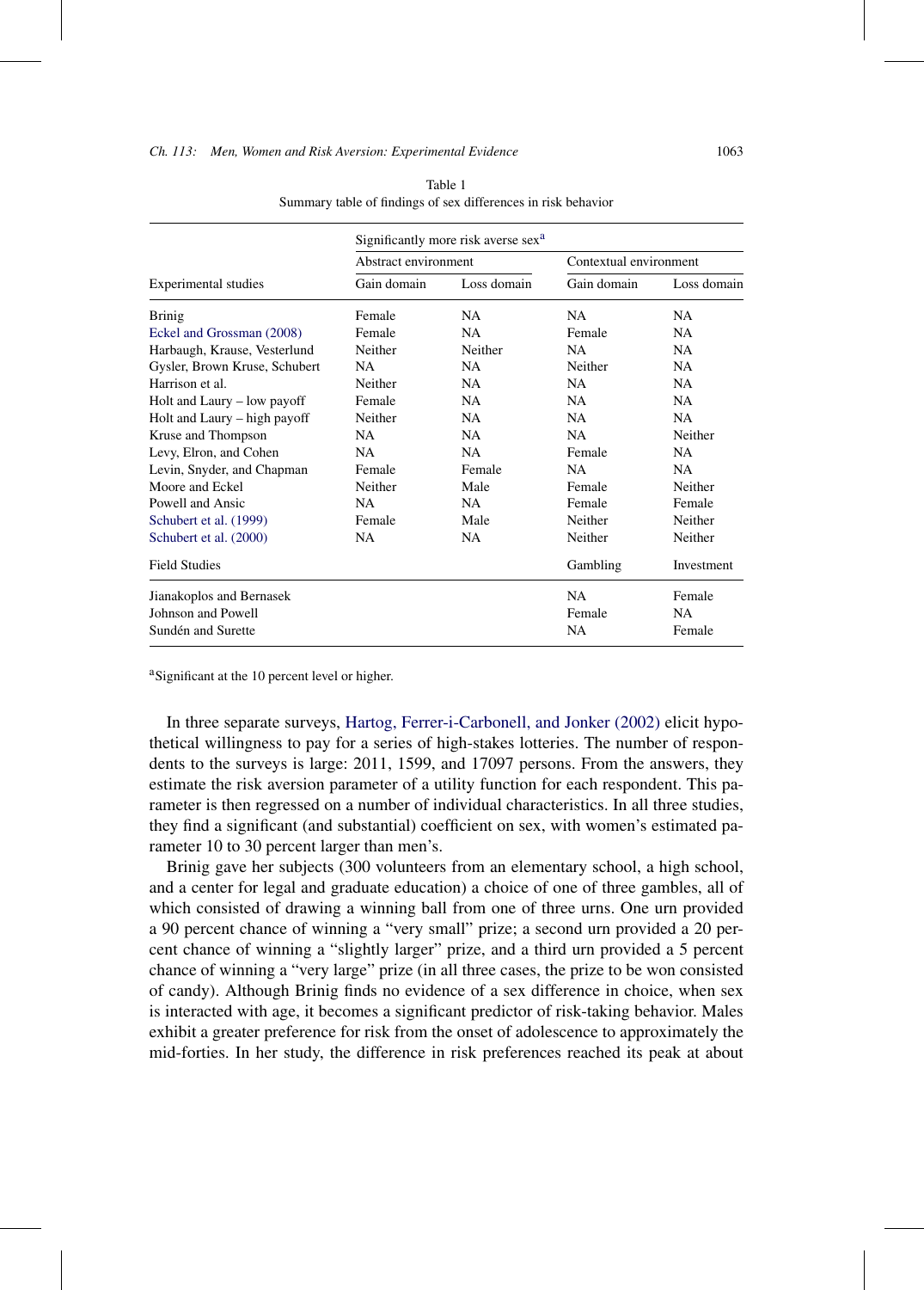age 30. As Brinig notes, this finding is "consistent with the sociobiologists' hypothesis that men are relatively more risk-loving during the period in which they are trying to attract mates; while women tend to be more risk-averse during their child-bearing years."

The [Harbaugh, Krause, and Vesterlund \(2002\)](#page-11-0) study also considers both sex and age differences in risk aversion. They present subjects (234 total participants including children, teenagers, college students, and adults) with 14 different choices between a certain outcome and a lottery. Their procedure is designed to be especially user-friendly for children, and uses images of stacks of coins compared to spinners with colored areas representing different probabilities. Potential earnings vary directly with age. One of the 14 choices is selected at random to determine a subject's earnings. Seven of the choices are in the gain domain and seven were in the loss domain. To measure risk aversion, sets of three choices are presented that contain the same gamble, but the certainty option is varied to be less than, equal to, or more than the gamble's expected value. Contrary to Brinig, [Harbaugh, Krause, and Vesterlund \(2002\)](#page-11-0) find neither consistent nor significant evidence of a sex difference in risk aversion. The sex variable, either by itself or interacted with age, is consistently insignificant.

Subjects in the [Schubert et al. \(1999\)](#page-12-0) study (73 college students) are presented with four choices between certain payoffs and risky lotteries. Like [Hartog, Ferrer-i-](#page-11-0)[Carbonell, and Jonker \(2002\),](#page-11-0) [Schubert et al. \(1999\)](#page-12-0) elicits certainty equivalents for each of four lotteries. However, she uses a Becker–Degroot–Marshcak incentive-compatible procedure. This procedure has come to be a standard for eliciting preferences, though its difficulty may confuse subjects (e.g., see [Kachelmeier and Shehata, 1992;](#page-11-0) [Plott and](#page-12-0) [Zeiler, 2002\)](#page-12-0). In addition, this procedure has been criticized by [Harrison \(1992\)](#page-11-0) and [Harrison and Rutstrom \(2008\)](#page-11-0) because of distortions introduced by the low cost of making mistakes in valuing gambles, especially those with a low probability of paying off.

Two of the lotteries are presented as potential gains from an initial endowment, while the other two lotteries are presented as potential losses from an initial endowment. Consistent with the other abstract gamble studies, [Schubert et al. \(1999\)](#page-12-0) find women more risk averse in the gain-domain frame, though only marginally so (the regression coefficient for the female dummy variable is negative and significant at the 10 percent level). For the loss-domain gambles, however, this result is reversed; women are significantly more risk-prone than men (the regression coefficient for the female dummy variable is negative and significant at the 5 percent level).

[Schubert et al. \(1999\)](#page-12-0) also elicit subjects' (73 college students) certainty equivalents for a series of lotteries and frame the lotteries as both gains and losses. [Moore and Eckel](#page-12-0) [\(2003\)](#page-12-0) introduce an added complexity by incorporating into the lotteries "weak ambiguity" in the level of risk, the payoff, and both the level of risk and payoff.<sup>4</sup> A given lottery

<sup>4</sup> Weak ambiguity consists of giving subjects a range of probabilities or payoffs instead of a known probability or payoff. For example, instead of a 10 percent probability of winning \$10, subjects might be presented with a 5–15 percent chance of winning \$10, or a 10 percent chance of winning \$0–\$20. These gambles are just compound lotteries.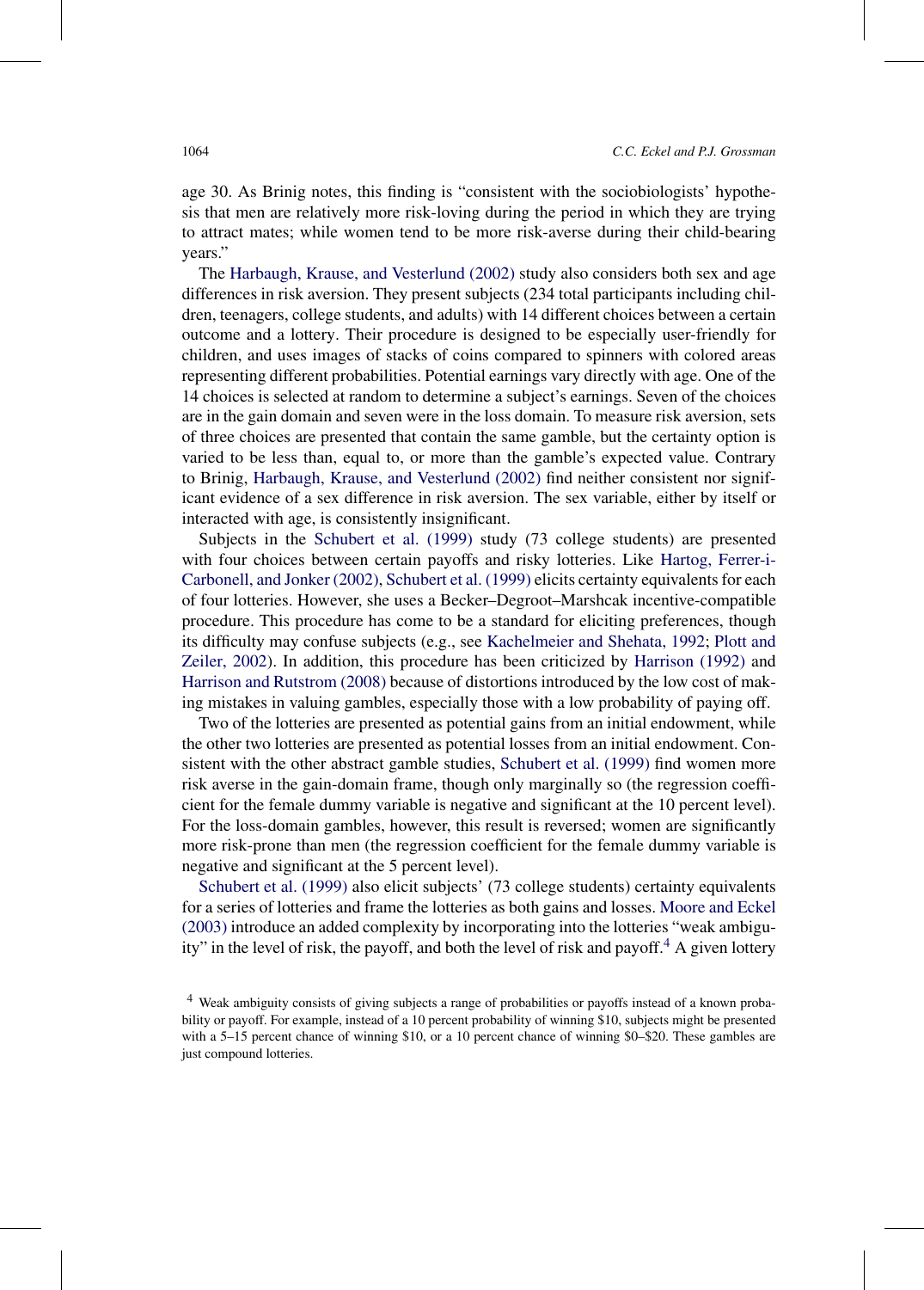<span id="page-4-0"></span>

|                        |                | Significantly more ambiguity averse sex <sup>a</sup> |             |                        |             |  |
|------------------------|----------------|------------------------------------------------------|-------------|------------------------|-------------|--|
|                        | Ambiguity      | Abstract environment                                 |             | Contextual environment |             |  |
| Experimental studies   |                | Gain domain                                          | Loss domain | Gain domain            | Loss domain |  |
| Moore and Eckel        | In probability | Neither                                              | Male        | Female                 | Neither     |  |
|                        | In payoff      | Neither                                              | Male        | Female                 | Neither     |  |
|                        | In both        | Neither                                              | Neither     | Female                 | Male        |  |
| Schubert et al. (2000) | Weak           | NA.                                                  | NA          | Female                 | Neither     |  |
|                        | Strong         | NA                                                   | NA          | Female                 | Male        |  |

Table 2 Summary table of findings of sex differences in ambiguity aversion

<sup>a</sup>Significant at the 10 percent level or higher.

might encompass a known risk and a known payoff; ambiguous risk and known payoff; known risk and ambiguous payoff; ambiguous risk and payoff. [Moore and Eckel \(2003\)](#page-12-0) report regression results that indicate no significant sex difference in aversion to risk and/or ambiguity in the gain-domain gambles. However, consistent with [Schubert et al.](#page-12-0) [\(1999\),](#page-12-0) they report that women subjects are significantly more risk prone than men for the loss-domain gambles. Women are also more ambiguity seeking than men for gambles involving losses. See Table 2 and the discussion below for further ambiguity results.

[Holt and Laury \(2002\)](#page-11-0) ask their subjects (212 college students) to make ten choices between paired lotteries (i.e., paired in terms of the probabilities of two possible outcomes occurring). For the low-risk lottery the potential payoffs differ only slightly; for the higher-risk lottery the potential payoffs differ more widely. A subject's degree of risk aversion was inferred from the point at which he switched from preferring the low-risk lottery to preferring the high-risk lottery. Finally, to test if a subject's level of risk aversion changed as the lottery stakes increased, subjects made choices for both low-payoff and high-payoff paired lottery treatments.<sup>5</sup> Holt and Laury (2002) report mixed results regarding a sex difference in risk aversion. Considering only the low-payoff decisions, [Holt and Laury \(2002\)](#page-11-0) find that women are slightly, but significantly, more risk averse than men. When considering the high-payoff decisions, however, [Holt and Laury \(2002\)](#page-11-0) find no sex difference. Faced with the higher potential payoffs, men's relative taste for risk disappears. [Harrison et al. \(2005\)](#page-11-0) replicate their finding correcting for order effects and find no significant sex difference.

[Eckel and Grossman \(2002\)](#page-11-0) present subjects (148 college students) with five gambles and ask them to choose which of the five they wish to play. All decisions are framed as simple gambles with two alternative, equally probable, payoffs. The gambles include

<sup>5</sup> To ensure that the earnings from the low-payoff lottery treatment (for which subjects first made decisions) did not bias the decisions in the high-payoff lottery treatment, subjects had to agree to forgo their earnings from the low-payoff lottery to be permitted to participate in the high-payoff lottery.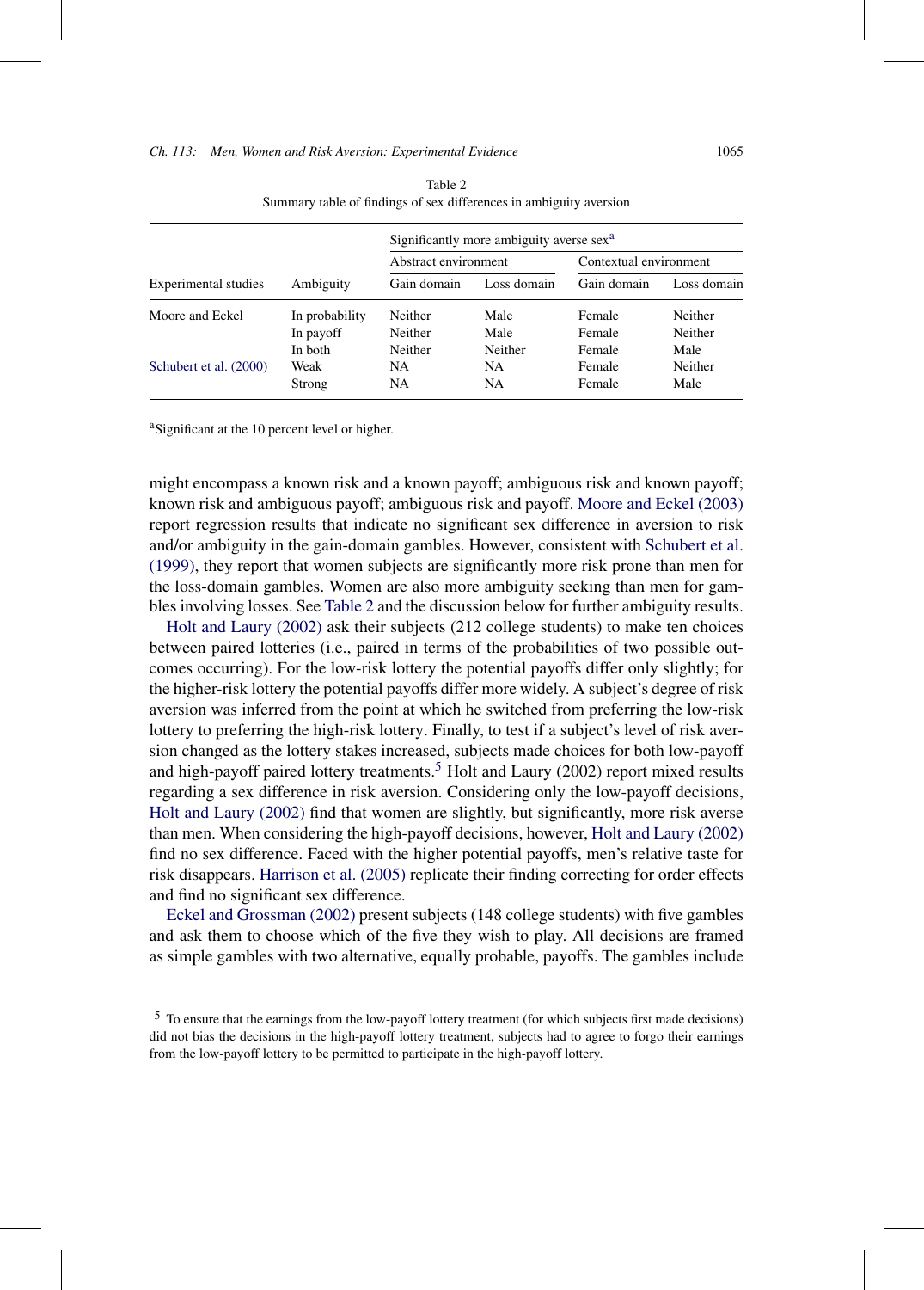one sure thing with the remaining four increasing (linearly) in expected payoff and risk (measured by the standard deviation of expected payoff). Their design includes a baseline Abstract Gamble with losses and a No-Loss treatment: in the treatment with losses, subjects are paid \$6 for completing a survey, and the \$6 is then subject to loss; in the No-Loss treatment all payoffs are increased by \$6 so that the lowest possible payoff is zero.

[Eckel and Grossman \(2002\)](#page-11-0) report that for both environments there is a significant sex difference in risk aversion. The mean choice by men exceeds the mean choice by women: men's overall mean gamble choice was 3.76 versus 3.14 for women in the abstract frame with losses; scaling up the payoff produces mean gamble choices of 3.63 and 2.95. A means test rejects the null hypothesis of no differences in mean gamble choice by sex for the combined data  $(t = 3.90, p-value$ *<* 0*.*001). They find no significant treatment effects; men are significantly more risk prone than women in both treatments (Abstract  $t = 3.32$ , *p*-value  $\lt$  0.001, and No-Loss  $t = 1.94$ , *p*-value  $\lt 0.03$ ). Ordered Probit regression analysis confirmed these results  $6$ 

### **2. Contextual Environment Experiments**

While the evidence from abstract gamble experiments suggests greater risk aversion by women, the evidence from experiments with a contextual environment is less conclusive. This heterogeneity in results is consistent with results from psychology, which tend to show differences in risk attitudes across environments for a given subject [\(We](#page-12-0)[ber, Blais, and Betz, 2002\)](#page-12-0). [Moore and Eckel \(2003\),](#page-12-0) [Eckel and Grossman \(2002, 2008\),](#page-11-0) [Powell and Ansic \(1997\),](#page-12-0) and [Levy, Elron, and Cohen \(1999\)](#page-12-0) offer results suggestive of differential attitudes towards risk. [Gysler, Kruse, and Schubert \(2002\)](#page-11-0) report results suggesting a complex relationship between financial risk and gender. [Schubert et al.](#page-12-0) [\(1999\)](#page-12-0) report results indicating no difference in risk attitudes, as do [Kruse and Thomp](#page-11-0)[son \(2003\).](#page-11-0)

In addition to their abstract gamble treatments, [Schubert et al. \(1999\),](#page-12-0) [Moore and](#page-12-0) [Eckel \(2003\),](#page-12-0) and [Eckel and Grossman \(2002, 2008\)](#page-11-0) conducted contextual environment experiments. [Schubert et al. \(1999\)](#page-12-0) and [Moore and Eckel \(2003\)](#page-12-0) framed their lotteries as investment decisions (gain domain) and as insurance decisions (loss domain).

<sup>6</sup> In addition to the issue of sex differences in risk preferences, [Eckel and Grossman \(2002, 2008\)](#page-11-0) consider whether sex is taken to be a signal of risk preference. Each subject is asked to predict the gamble choice of each of the other players in her session. The only information a subject has on which to base a prediction is the set of visual clues provided by observing another. To encourage subjects to make their best predictions, subjects received \$1 for every correct prediction they made. Consistent with actual gamble choices, in [Eckel](#page-11-0) [and Grossman \(2008\)](#page-11-0) we show that men were predicted to be less risk-averse than women by both women and men. The mean prediction by men for men of 3.33 is significantly greater than their mean prediction of 2.48 for women ( $t = 13.73$ ,  $p$ -value  $\lt 0.001$ ). Women predicted a mean gamble of 3.26 for men but only 2.61 for women, also a significant difference  $(t = 11.17, p$ -value  $< 0.001$ ).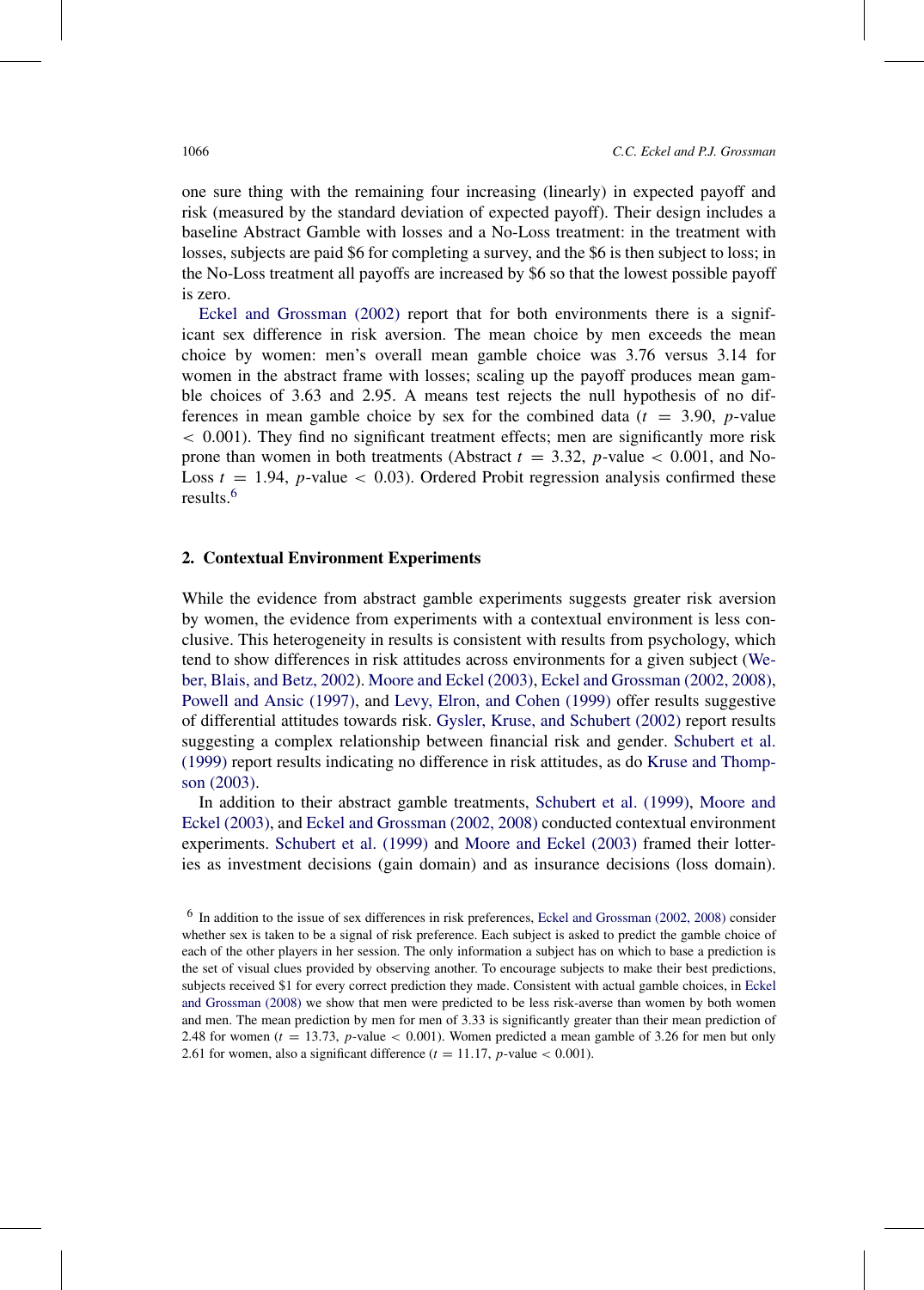Placed in a contextual environment, [Schubert et al.'s \(1999\)](#page-12-0) subjects (68 college students) exhibited no evidence of systematic or significant differences in risk attitudes. The coefficients for the female dummy variables in the regression analysis, while negative (indicating greater female risk aversion), are insignificantly different from zero.

[Moore and Eckel \(2003\),](#page-12-0) on the other hand, report mixed evidence of significant differences in risk attitudes between their male and female subjects (76). For the investment (gain domain) gambles, women are significantly more risk averse than men, as well as significantly more averse to weak ambiguity. This difference reverses in the loss domain, when the gambles are framed as insurance decisions, with women more risk-seeking than men. [Moore and Eckel \(2003\)](#page-12-0) report no significant differences in ambiguity aversion in the insurance frame.

[Schubert et al. \(2000\),](#page-12-0) in a follow up to their 1999 study, test for sex differences in ambiguity aversion (see [Table 2\)](#page-4-0). [Schubert et al. \(2000\)](#page-12-0) modified their investment and insurance lotteries to introduce ambiguity. In addition to the original, no-ambiguity frame, they included a weak ambiguity frame – lottery comprised of a low and a highrisk gamble, each with 0.5 probability – and a "strong" ambiguity frame – no probability information on lottery outcomes provided. Consistent with [Moore and Eckel \(2003\),](#page-12-0) [Schubert et al. \(2000\)](#page-12-0) find women to be more ambiguity averse in the investment (gain domain) frame; and the degree of aversion increased with the degree of ambiguity. [Schubert et al.'s \(2000\)](#page-12-0) findings for their insurance (loss domain) frame are mixed. Neither sex was significantly more averse to weak ambiguity, but men were significantly more averse to strong ambiguity.

[Gysler, Kruse, and Schubert \(2002\)](#page-11-0) conducted a two-part study of risk preferences and how preferences are influenced by ambiguity, a subject's knowledge of financial markets, and the subject's level of overconfidence in financial decision-making. In the first part of their study, subjects (50 university students) are evaluated on their knowledge of financial markets, and their confidence in their judgments.<sup>7</sup> The responses in this part of the experiment were used to generate measures of a subject's knowledge and overconfidence.

In the second part of the experiment, [Gysler, Kruse, and Schubert \(2002\)](#page-11-0) elicit subjects' certainty equivalents for twelve lotteries. Four of the lotteries are based on the performance of mutual funds issued by a Swiss bank. Four additional lotteries are based on the performance of four simulated, virtual mutual funds. Times series from real mutual fund prices were used to create the virtual fund simulations. The final four lotteries, the pure risk cases, were standard lotteries with the probabilities known to both subjects and experimenters. For the 12 lotteries, subjects bet on whether or not the funds would post a daily market price increase of 0.5%.

<sup>7</sup> Subjects answer twenty questions concerning financial markets, of which 15 were used to asses their knowledge. Subjects are also asked to state the probability that their answers are correct. The stated probabilities for each question were used to construct corresponding lotteries. Subjects then decided whether to bet that their answer was correct or to accept the corresponding lottery. The expected payoffs in both cases were the same.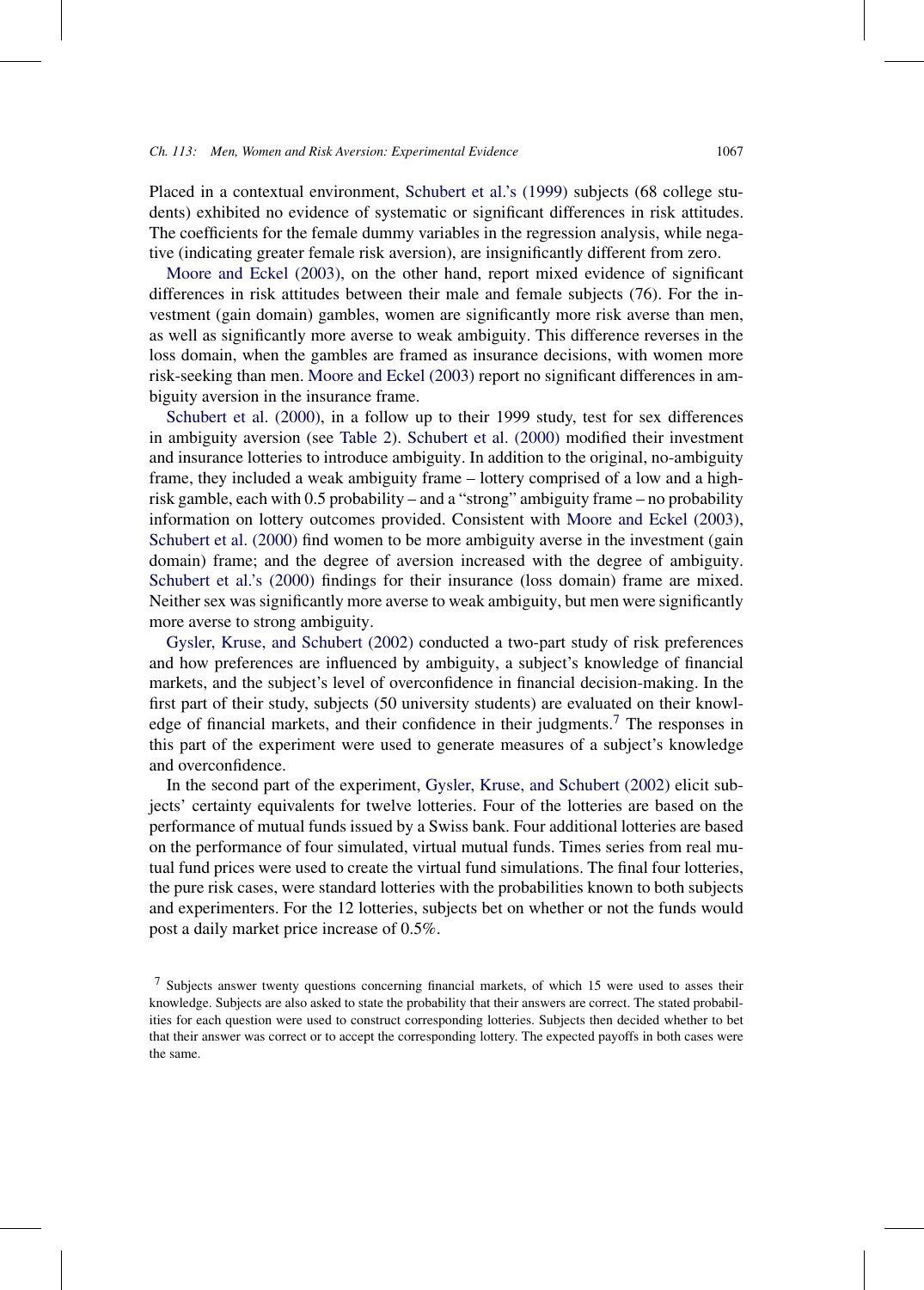[Gysler, Kruse, and Schubert \(2002\)](#page-11-0) find no evidence of a sex difference in risk preferences in the absence of controls for competence, knowledge, and overconfidence. Controlling for these factors does, however, reveal signs of a sex difference. Women are shown to be significantly more risk-averse, with their risk aversion decreasing with competence, overconfidence, and knowledge: women's risk-aversion diminishes as their expertise increases. The interactions have just the opposite effect for men, with risk aversion increasing in expertise and confidence.

In [Eckel and Grossman's \(2008\)](#page-11-0) Investment treatment, subjects (57 college students) face the same choices as the baseline Abstract Gamble treatment, but the decision is framed as investing in a share of stock of one of five different companies. The payoff value of the stock is stated to be determined by the company's performance. The possible payoff values (performance) of the shares are the same as the payoffs for the abstract gambles. In contrast to [Schubert et al. \(1999\),](#page-12-0) [Eckel and Grossman \(2002, 2008\)](#page-11-0) do not find that sex differences disappear in the richer, investment-based decision making context. As in their abstract gamble experiments, [Eckel and Grossman's \(2002, 2008\)](#page-11-0) results indicate that men are significantly more risk prone than women  $(t = 3.96,$  $p$ -value  $< 0.001$ ). This result is confirmed in their regression analysis.<sup>8</sup>

Powell and Ansic (1997) consider risk attitude differences in two contexts: insurance and a currency trading market. In the insurance treatment, subjects (126 college students) make 12 separate insurance decisions. <sup>9</sup> They are given an initial endowment before each decision. Subjects are told that one of three events will occur: no loss; lose half of the endowment (damage); lose all of the endowment (disaster). Subjects are given the opportunity to purchase one of five insurance options – no insurance, damage insurance, disaster insurance, both damage and disaster insurance, or to "pass" and permit the computer to select at random one of the other four options. Either the prices of the different insurance options, their endowment, or the level of risk differ across the 12 decisions.

In their currency market experiment, [Powell and Ansic's \(1997\)](#page-12-0) subjects (101 college students) play a computer-based simulated trading game. There are four treatments with each treatment distinguished by the cost to enter the market. Given an initial endowment, subjects trade one currency for another in a risky market in order to make gains. Subjects can avoid the risk by exiting the market and holding their wealth. To reenter the market requires payment of an entry fee. In both experiments, [Powell and](#page-12-0) [Ansic \(1997\)](#page-12-0) find evidence of greater risk aversion on the part of their female subjects. In the insurance experiment, women more often purchase insurance and purchase more extensive insurance than men. These results are significant at the traditional levels. [Powell and Ansic \(1997\)](#page-12-0) find that, in their currency market experiment, women are, on

<sup>&</sup>lt;sup>8</sup> As in the abstract gamble treatments, men were predicted to be more risk prone than women by both women and men. The mean prediction by men and women for men was of 3.47 and for women it was 2.93; a significant difference  $(t = 5.80, p-value < 0.001)$ .

<sup>9</sup> A subject's earnings were determined by his choice and the outcome for only one randomly chosen decision.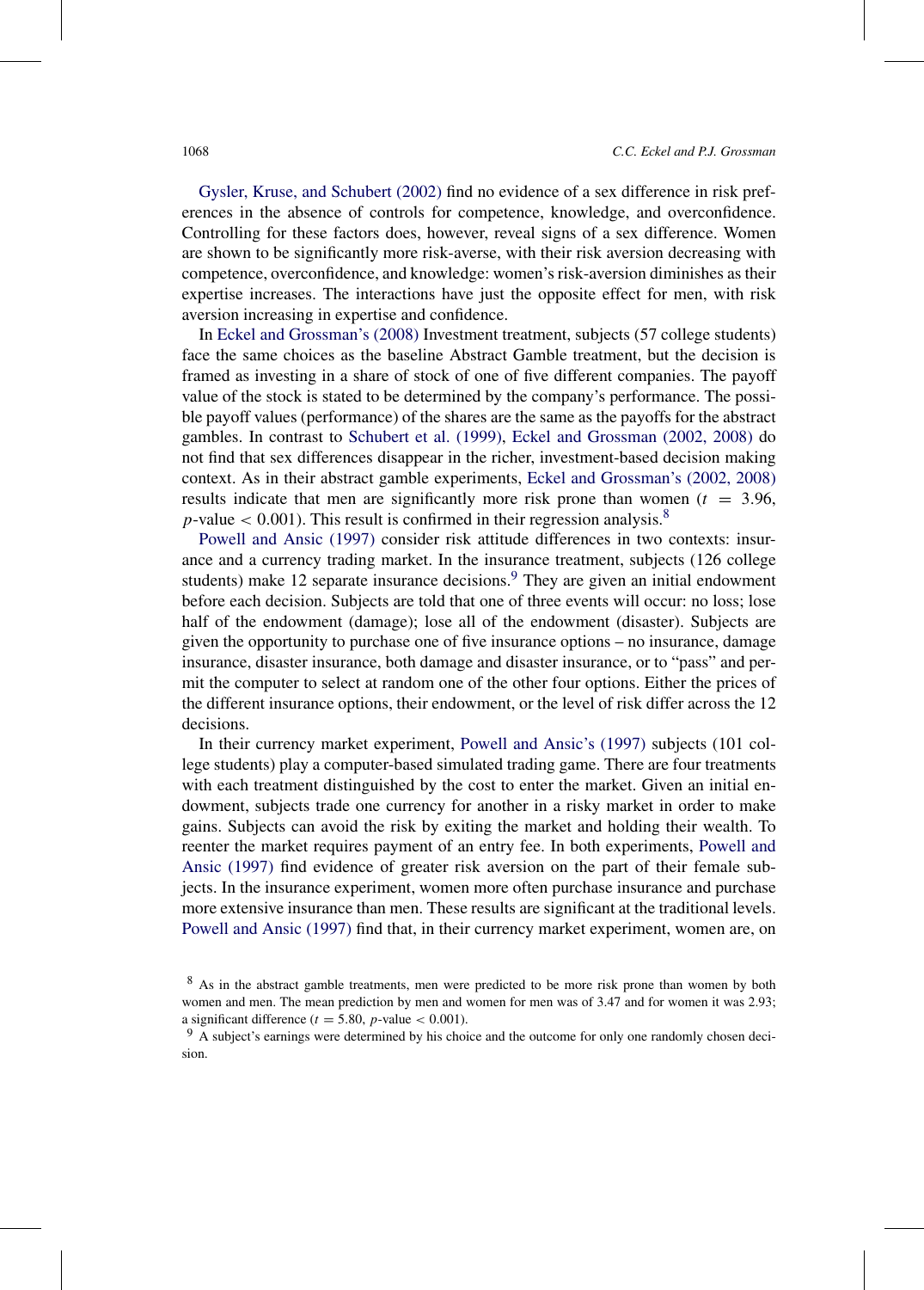average, less in the market than men, also suggesting greater risk aversion. This finding is also significant at traditional levels.

[Kruse and Thompson \(2003\)](#page-11-0) elicit values for 93 student subjects for risk mitigation using three different methods: one experiment and two surveys. In the experiment, subjects are given the opportunity to purchase a reduction in the probability of loss at various prices; their measure is the minimum accepted price. The higher this measure, the more risk averse are the subjects. While women are willing to pay more, the difference is not statistically significant. This pattern is repeated in the survey instruments.

Finally, [Levy, Elron, and Cohen \(1999\)](#page-12-0) conduct an elaborate simulated stock market game to analyze investment decisions. An interesting difference between this study and the others cited is that subjects in this study can actually suffer out-of-pocket losses. Subjects (64 MBA students) are provided an initial endowment with which they can purchase shares in any, some or all, of 20 pure equity "firms." These securities are constructed by the experimenters to have particular properties. Firms differ in their mean (and standard deviation) return to equity (per trading period). The design of the experiment is such that the higher the risk chosen, the higher the expected return, reflecting properties of a real stock market. Subjects can avoid risk by lending their endowment at a risk-free interest rate of 2 percent; subjects may also borrow at this interest rate if they wish to leverage their investments in risky assets. [Levy, Elron, and Cohen \(1999\)](#page-12-0) find that the average wealth of men is significantly higher than that of women from the third trading period on, and the difference increases with each subsequent period.

[Levy, Elron, and Cohen's \(1999\)](#page-12-0) study is able to consider separately two components of sex differences in risk attitudes: the percent of wealth held in riskless assets, and the variance of return on the stock portfolio. In all but one of the ten trading periods, women hold a higher percentage of their wealth in riskless assets; however, the difference never reaches a level of significance. Comparing the average "simple," average "Book to Market," and average "Book to End" variances of portfolios held, [Levy, Elron, and Cohen](#page-12-0) [\(1999\)](#page-12-0) find greater variance in men's portfolios in seven of ten, eight of ten, and nine of ten market periods, respectively. In only two of the market periods (for each measure of variance) were the differences significant. [Levy, Elron, and Cohen \(1999\)](#page-12-0) also find no consistent pattern of greater efficiency of investment on the part of men relative to women.

The authors do, however, find that the combined effect of these three factors explains the differences in the cumulative wealth of men and women. They conclude that men tend to: (1) hold more of their wealth in risky assets; (2) hold risky stocks in their portfolio; (3) hold more stock; and (4) make more efficient investments. Though, there is no significant difference for each alone, the combined effect is highly significant.

## **3. Evidence From Field Studies**

The evidence from both abstract gambling and contextual environment experiments of greater risk aversion by women is consistent with non-laboratory studies of behavioral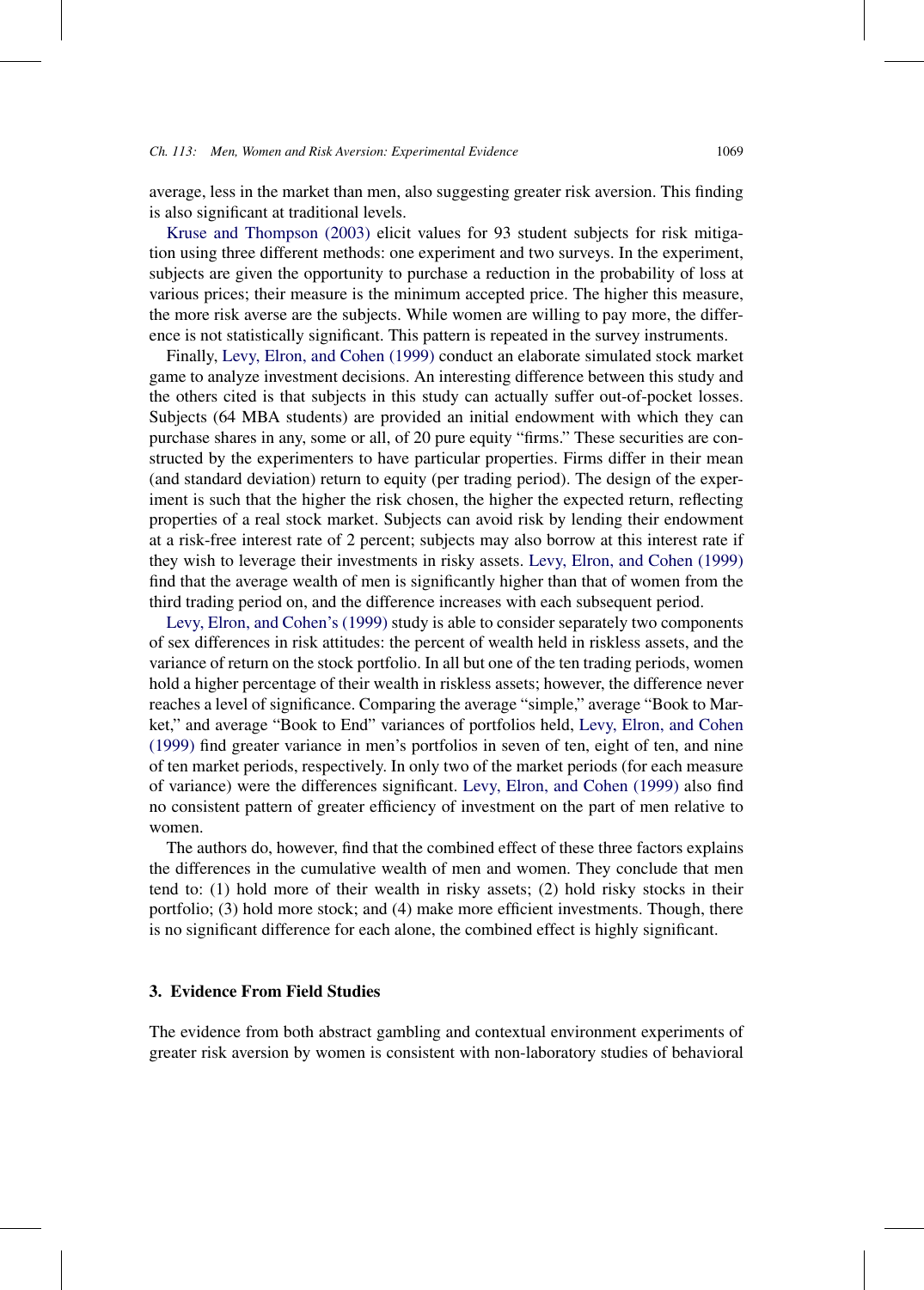differences between men and women. [Johnson and Powell \(1994\)](#page-11-0) studied actual betting decisions on horse and dog races made at 50 betting offices throughout the United Kingdom over a one-week period. While they discovered no significant sex difference in decision quality (measured by the propensity to win), they did find that men were significantly more risk prone than women in their betting habits. Men: (1) made bigger bets on average; (2) made more and bigger higher-risk "win" bets, and fewer and smaller lower-risk "each-way" bets; (3) made more and bigger higher-risk "straight forecast" bets, and fewer and smaller lower-risk "reverse forecast" bets; and (4) made fewer and smaller "multiple bets."<sup>10</sup>

Bajtelsmit and VanDerhei (1997) provide further evidence consistent with the hypothesis of greater risk aversion by women. They studied the defined contribution pension allocation decisions of 20,000 management employees of a large U.S. employer. All employees were provided the same investment alternatives. They report that, relative to men, women held a significantly greater share of their account balances in relatively low-risk fixed income investments and a significantly smaller share in higher-risk employer stock. The same pattern of behavior held true for allocations of current contributions. [Bajtelsmit and VanDerhei \(1997\)](#page-11-0) find no sex difference in either holdings of, or current allocations to, diversified equities. The results must be applied cautiously as the authors had no information on marital status or other measures of household wealth and income.

[Jianakoplos and Bernasek \(1998\),](#page-11-0) using data from the 1989 Survey of Consumer Finances, examined investment behavior of single men, single women, and married couples. As their dependent variable they employed the ratio of risky assets held to wealth. Controlling for factors such as age, education, children, and home ownership, [Jianakoplos and Bernasek \(1998\)](#page-11-0) find that single women are significantly more risk averse (i.e., hold a smaller percentage of their wealth in the form of risky assets) than single men.

Using data from the 1992 and 1995 Surveys of Consumer Finances, [Sundén and](#page-12-0) [Surette \(1998\)](#page-12-0) examine sex differences in the allocation of defined contribution plan assets. Investment choices were defined as: (1) invest mostly in stocks; (2) invest mostly in interest earning assets (bonds); or (3) investments split between stocks and bonds. Using a multinomial logit model, [Sundén and Surette \(1998\)](#page-12-0) find that sex and marital status are significantly related to asset allocation. Married men and married women were less risk prone than their single counterparts (i.e., married men were less likely than single men to choose investment choice 1; and married women were less likely

 $10$  Win bets only pay if the selection wins. An each-way bet pay if the selection finishes first, second, or third, and therefore, is a form of hedging. Straight forecast bets pay if the first and second place finishers were selected and the exact order of finish was predicted. Reverse forecast bets pay if the first and second place finishers were selected, the order of finish need not be predicted. Multiple bets require combinations of bets on runners in different races. Payoffs may occur even if only one of the selected runners wins. Reverse forecast and multiple bets have elements of diversification to them, indicating less willingness to accept risk.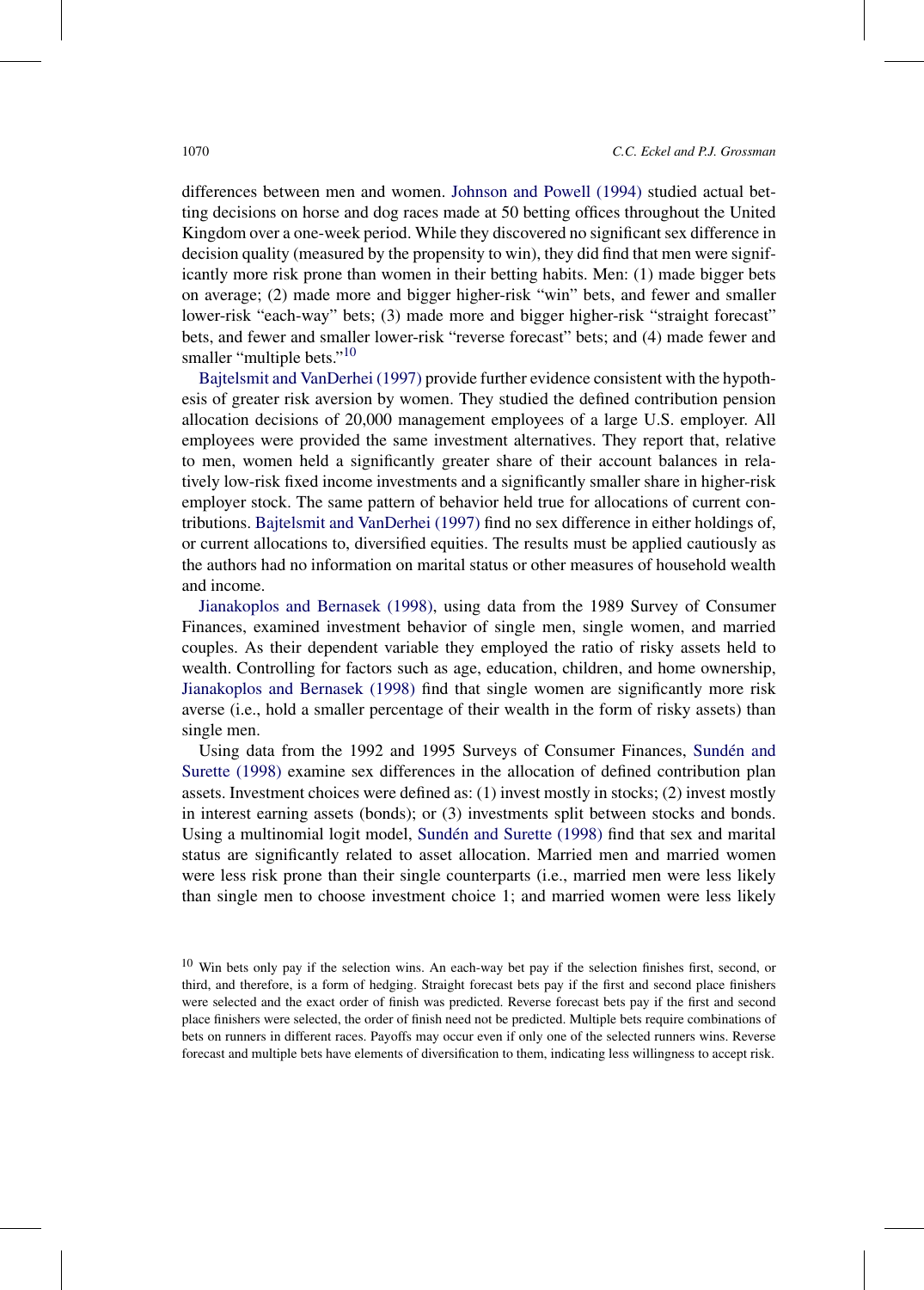than single women to choose investment choice 3). Single women were less risk prone than single men (i.e., less likely to choose investment choice  $1$ ).<sup>11</sup>

## **4. Discussion**

The findings from field studies conclude that women are more risk averse than men. The findings of laboratory experiments are, however, somewhat less conclusive. While the preponderance of laboratory evidence is consistent with field evidence, there is enough counter-evidence to warrant caution. For example, both field and lab studies typically fail to control for knowledge, wealth, marital status and other demographic factors that might bias measures of male/female differences in risky choices.

Another difficulty with drawing conclusions from the existing experimental evidence is the lack of comparability across studies. Studies differ in the form the risk takes (i.e., the structure of the gamble), the potential payoffs, and the degree of risk as variance. Studies also differ in the nature of the decision that subjects are required to make. Elicitation methods and frames also differ in their transparency and in the cost of mistakes. In some experiments, subjects must state a value for a gamble; in others they must state a minimum selling or buying price, with or without an incentive compatible mechanism. In others subjects choose between certain amounts and gambles; and in still others, subjects choose between or among gambles. Sometimes gambles are ordered in a transparent way, from high to low probabilities, say; in others they are randomly ordered. One possibility, only just beginning to be investigated, is that subjects make "errors" in these tasks, and that there are systematic differences in the types of errors made in each that may be correlated with the gender of the decision makers. At any rate, each study is sufficiently unique as to make comparisons of results across studies problematic.

Another issue that has rarely been addressed in gamble-based laboratory experiments is the consistency of measures of risk aversion across tasks. [Eckel, Grossman, and Lutz](#page-11-0) [\(2002\)](#page-11-0) present data that shows very low correlations across different valuation tasks for similar gambles. For example, in one task subjects must name a minimum selling price for a 10 percent chance of \$10 using a BDM procedure. In another, the same subjects indicate a willingness to sell or not sell an "egg" that pays of \$10 with probability .10. The correlation between these two measures is .04. This result is quite consistent with results published in the psychology journals beginning with [Slovic \(1964\),](#page-12-0) and confirmed by many others since (see [Weber, Blais, and Betz, 2002\)](#page-12-0). While more research is clearly necessary, the findings thus far shed serious doubt on the existence of risk attitude as a measurable, stable personality trait, or as a domain-general property of a utility function in wealth or income.

<sup>&</sup>lt;sup>11</sup> Relative performance of male and female mutual fund managers is examined in [Atkinson, Baird, and](#page-11-0) [Frye \(2003\).](#page-11-0) Their findings suggest that differences in male and female investment patterns may be due to differences in knowledge and wealth.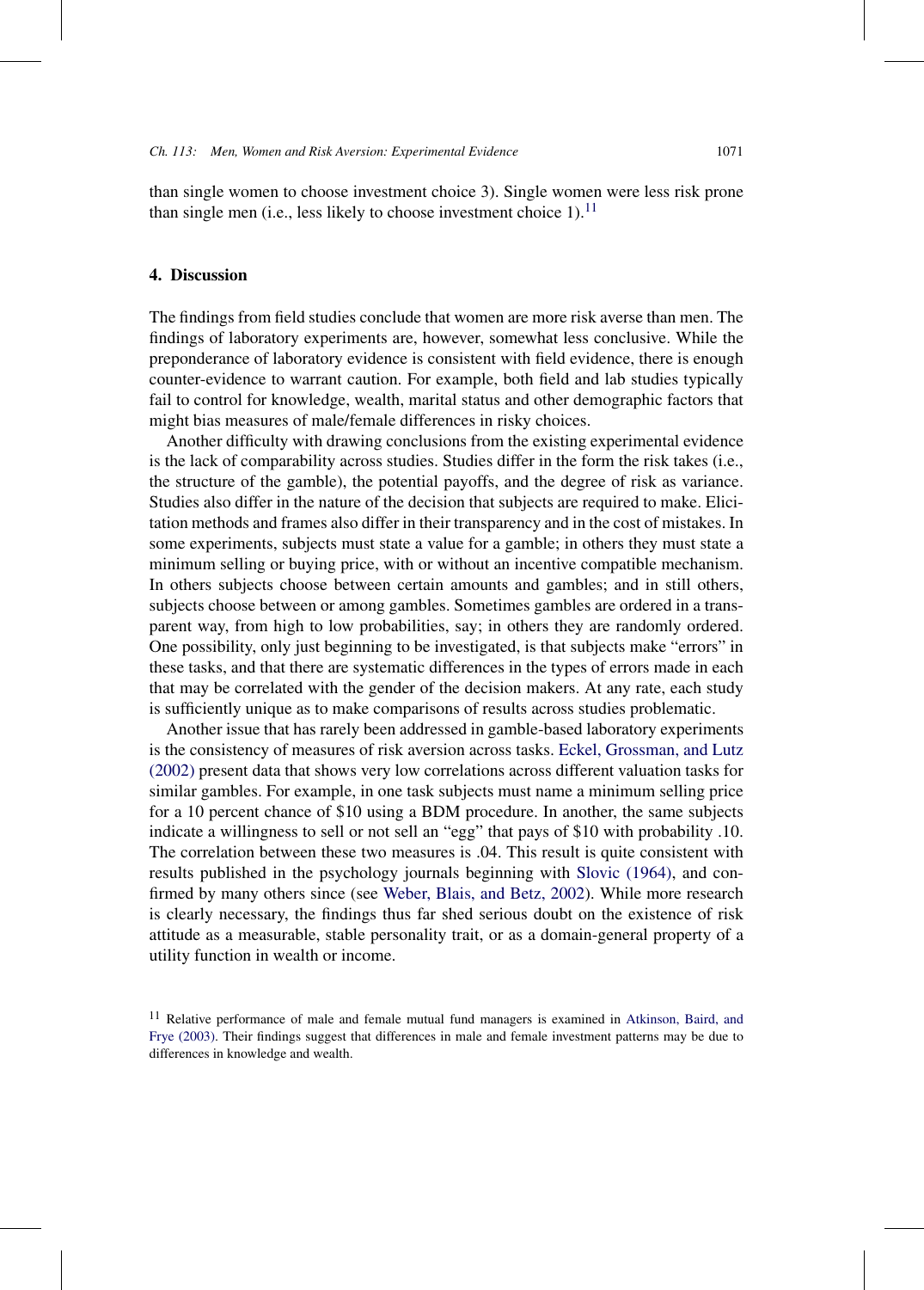### <span id="page-11-0"></span>**References**

- Atkinson, S.M., Baird, S.B., Frye, M.B. (2003). "Do female fund managers manage differently". Journal of Financial Research 26, 1–18.
- Bajtelsmit, V.L., VanDerhei, J.L. (1997). "Risk aversion and pension investment choices". In: Gordon, Michael S. (Ed.), Positioning Pensions for the Twenty-First Century. University of Pennsylvania Press, Philadelphia, pp. 45–66.
- Blais, A.-R., Weber, E.U. (2001). "Domain-specificity and gender differences in decision making". Risk Decision and Policy 6, 47–69.
- Boverie, P.E., Scheuffele, D.J., Raymond, E.L. (1995). "Multimethodological approach to examining risktaking". Current Psychology 13, 289–302.
- Brinig, M.F. (1995). "Does mediation systematically disadvantage women?" William and Mary Journal of Women and the Law 2, 1–34.
- Cooperstock, R., Parnell, P. (1982). "Research on psychotropic drug use: A review of findings and methods". Social Science and Medicine 16, 1179–1196.
- Cutter, S.L., Tiefenbacher, J., Solecki, W.D. (1992). "En-gendered fears: Femininity and technological risk perception". Industrial Crisis Quarterly 6, 5–22.
- Daly, M., Wilson, M. (1988). "Homicide". Aldine de Gruyter, Hawthorne, NY.
- Eckel, C.C., Grossman, P.J. (2002). "Sex differences and statistical stereotyping in attitudes toward financial risk". Evolution and Human Behavior 23 (4), 281–295.
- Eckel, C.C., Grossman, P.J. (2008). "Forecasting risk attitudes: An experimental study using actual and forecast gamble choices". Journal of Economic Behavior and Organization, in press.
- Eckel, C.C., Grossman, P.J., Lutz, N.A. (2002). "Risk aversion, risky behavior, and insurance". Unpublished manuscript, Department of Economics, Virginia Tech.
- Flynn, J., Slovic, P., Mertz, C.K. (1994). "Gender, race, and perception of environmental health risks". Risk Analysis 14, 1101–1108.
- Gottfredson, M.R., Hirschi, T. (1990). "A General Theory of Crime". Stanford University Press, Stanford.
- Gysler, M., Kruse, J.B., Schubert, R. (2002). "Ambiguity and gender differences in financial decision making: An experimental examination of competence and confidence effects". Working paper, Center for Economic Research, Swiss Federal Institute of Technology.
- Harbaugh, W.T., Krause, K., Vesterlund, L. (2002). "Risk attitudes of children and adults: Choices over small and large probability gains and losses". Experimental Economics 5 (1), 53–84.
- Harrison, G.W. (1992). "Theory and misbehavior of first-price auctions: Reply". American Economic Review 82, 1426–1443.
- Harrison, G.W., Rutström, E.E. (2008). "Risk aversion in the laboratory". In: Cox, J.C., Harrison, G.W. (Eds.), Risk Aversion in Experiments, Research in Experimental Economics, vol. 12. Emerald, Bingley, UK, in press.
- Harrison, G.W., Johnson, E., McInnes, M.M., Rutström, E.E. (2005). "Risk aversion and incentive effects: Comment". American Economic Review 95, 897–901.
- Hartog, J., Ferrer-i-Carbonell, A., Jonker, N. (2002). "Linking measured risk aversion to individual characteristics". Kyklos 55 (1), 3–26.
- Holt, C.A., Laury, S.K. (2002). "Risk aversion and incentive effects". American Economic Review 92 (5), 1644–1655.
- Jianakoplos, N.A., Bernasek, A. (1998). "Are women more risk averse?" Economic Inquiry 36, 620–630.
- Johnson, J.E.V., Powell, P.L. (1994). "Decision making, risk and gender: Are managers different?" British Journal of Management 5, 123–138.
- Kachelmeier, S.J., Shehata, M. (1992). "Examining risk preferences under high monetary incentives: Experimental evidence from the Peoples Republic of China". American Economic Review 82, 1120–1141.
- Kandel, D.B., Logan, J.A. (1984). "Patterns of drug use from adolescence to young adulthood. 1. Periods of risk for initiation, continued use, and discontinuation". American Journal of Public Health 74, 660–666.
- Kruse, J.B., Thompson, M.A. (2003). "Valuing low probability risk: Survey and experimental evidence". Journal of Economic Behavior and Organization 50, 495–505.